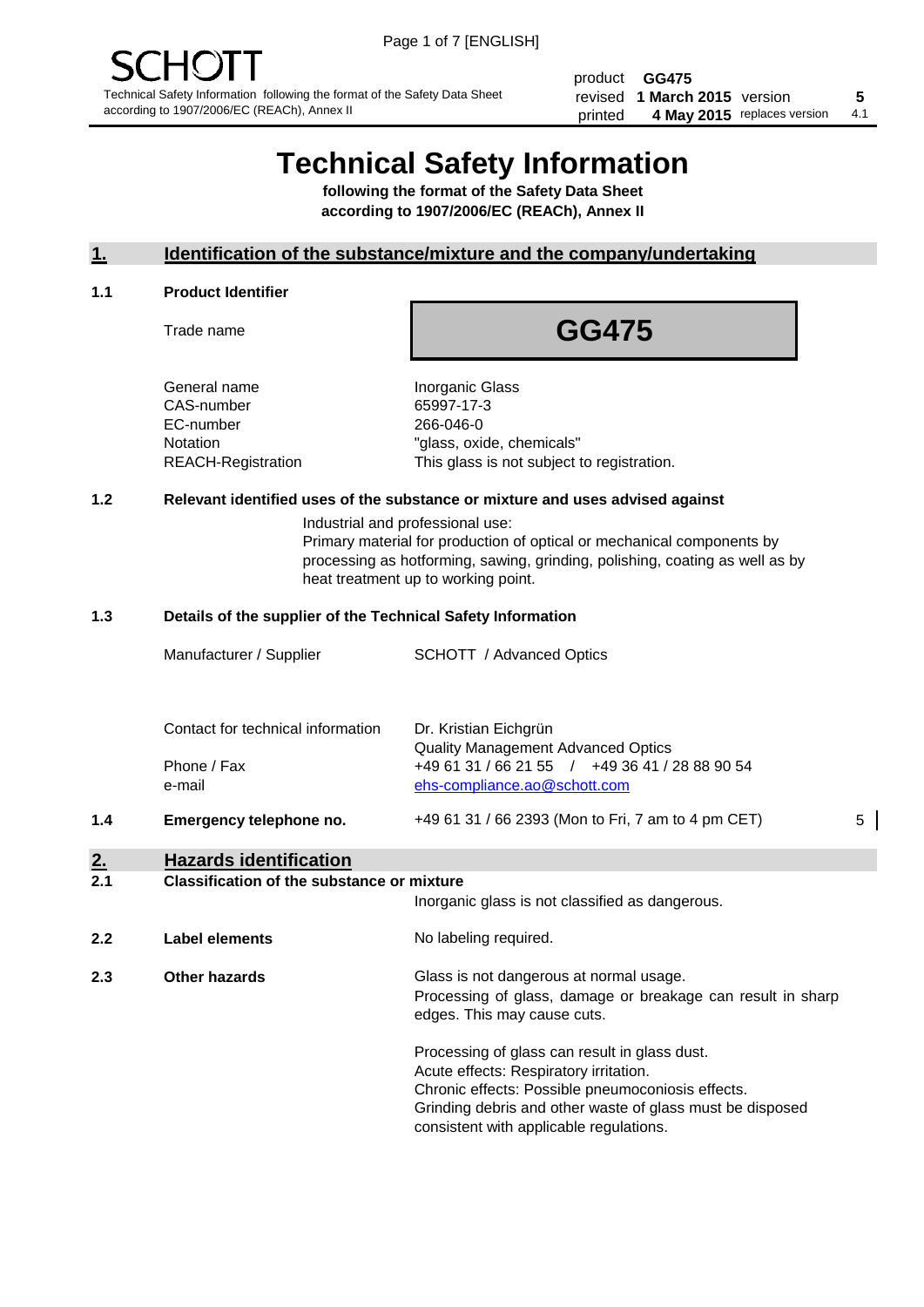#### **3. Composition/information on ingredients**

#### **3.1 Substances**

As the substance glass is not included in the candidate list of substances of very high concern, currently there are no information duties according to article 33 of REACH. However for the production of glass we may use substances, which are on the candidate list and had been included in Annex XIV of the REACH regulation or could be included in future . These powdery substances are not present as such in the final glass; they are fully integrated into the glass matrix through the melting process. Thus they loose their original characteristics. The main components are listed as additional information in chapter 16. For more information please refer to ehs-compliance.ao@schott.com.

#### **3.2 Mixtures**

Glass is classified as substance acc. to regulation (EC) No 987/2008 (amending of Reach-Reg.).

#### **4. First aid measures**

#### **4.1 Description of first aid measures**

| <b>General information</b> | Glass is no hazardous substance. The following information<br>refer to glass dust and glass splinter which may result from<br>processing or breakage. |
|----------------------------|-------------------------------------------------------------------------------------------------------------------------------------------------------|
| <b>After inhalation</b>    | Supply fresh air; consult doctor in case of complaints                                                                                                |
| After skin contact         | Normally not dangerous.                                                                                                                               |
|                            | Consult doctor in case of complaints.                                                                                                                 |
| After eye contact          | Rinse under running water.                                                                                                                            |
|                            | Consult doctor in case of complaints.                                                                                                                 |
| <b>After swallowing</b>    | Consult doctor                                                                                                                                        |

#### **4.2 Most important symptoms and effects, both acute and delayed**

none known

**4.3 Indication of immediate medical attention and special treatment needed** 

|     |                                                                     | none                           |
|-----|---------------------------------------------------------------------|--------------------------------|
| 5.  | <b>Fire fighting measures</b>                                       |                                |
| 5.1 | <b>Extinguishing media</b>                                          | no requirements                |
| 5.2 | Special hazards arising from the substance or mixture               | none. Glass is noncombustible. |
| 5.3 | <b>Advice for firefighters</b>                                      | none                           |
| 6.  | <b>Accidental release measures</b>                                  |                                |
| 6.1 | Personal precautions, protective equipment and emergency procedures |                                |
|     |                                                                     | none                           |
| 6.2 | <b>Environmental Precautions</b>                                    | none                           |
| 6.3 | Methods and material for containment and cleaning up                | none                           |
| 6.4 | Reference to other sections                                         | none                           |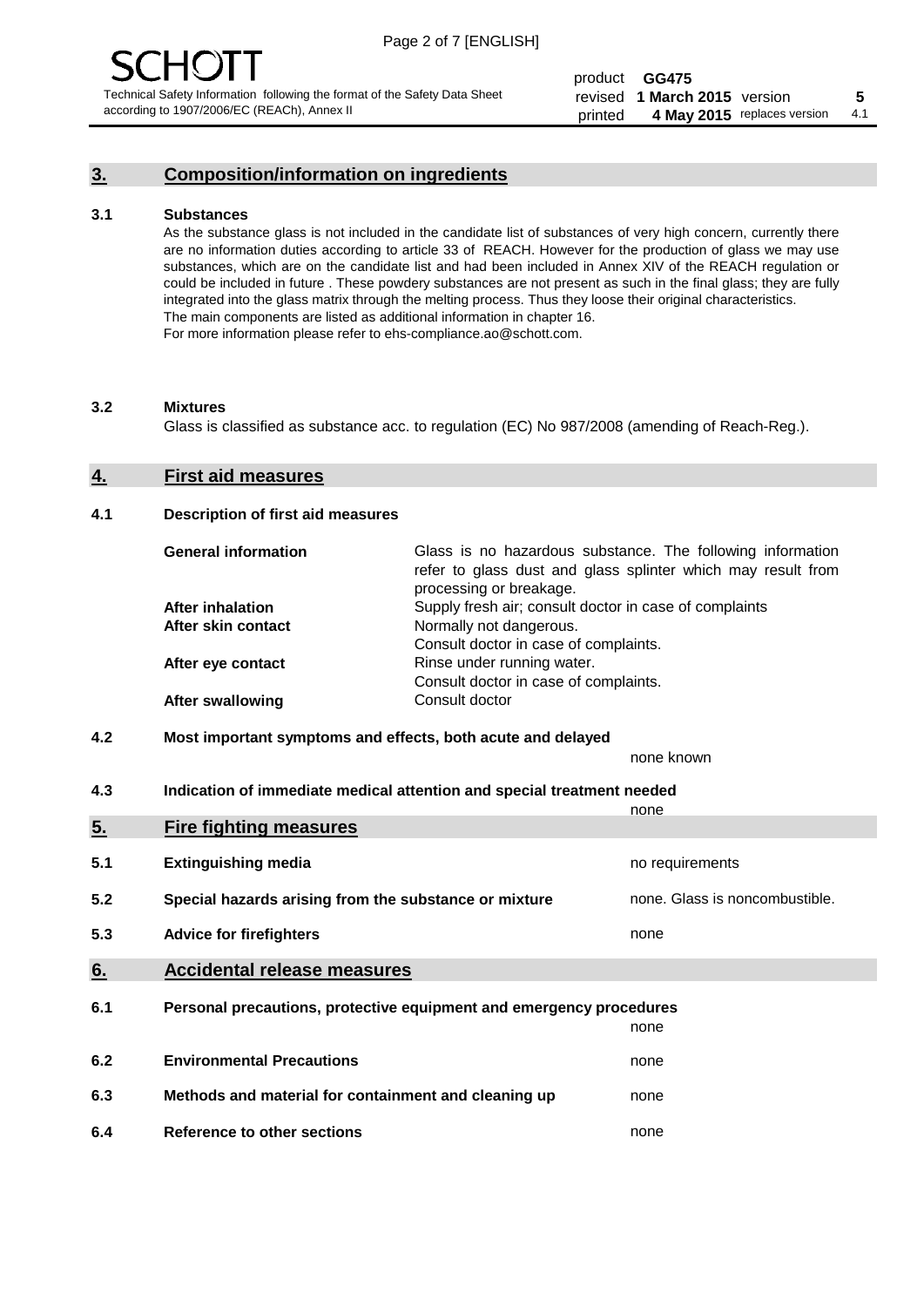

product **GG475** revised **5 1 March 2015** version printed 4 May 2015 replaces version 4.1

| <u>7.</u> | <b>Handling and storage</b>                                                                                                                                                                                                                                                                                                                                                                                                    |                                                                                                                                                                                                                                                                                                                                        |
|-----------|--------------------------------------------------------------------------------------------------------------------------------------------------------------------------------------------------------------------------------------------------------------------------------------------------------------------------------------------------------------------------------------------------------------------------------|----------------------------------------------------------------------------------------------------------------------------------------------------------------------------------------------------------------------------------------------------------------------------------------------------------------------------------------|
| 7.1       | <b>Precautions for safe handling</b>                                                                                                                                                                                                                                                                                                                                                                                           | Avoid breakage because of injury risk by sharp edges.                                                                                                                                                                                                                                                                                  |
| 7.2       | Conditions for safe storage, including any incompatibilities                                                                                                                                                                                                                                                                                                                                                                   | Store in dry environment. Avoid excessive humidity.                                                                                                                                                                                                                                                                                    |
| 7.3       | Specific end use(s)                                                                                                                                                                                                                                                                                                                                                                                                            | see section 1.2                                                                                                                                                                                                                                                                                                                        |
| <u>8.</u> | <b>Exposure controls / personal protection</b>                                                                                                                                                                                                                                                                                                                                                                                 |                                                                                                                                                                                                                                                                                                                                        |
| 8.1       | <b>Control parameters</b><br>Regulation<br>Value<br>0,3 mg / $m3$<br>peak limit<br>no information<br>teratogenic                                                                                                                                                                                                                                                                                                               | In case of dust formation, declaration for FUSED SILICA, CAS-No: 60676-86-0<br>TRGS 900 - GERMAN OCCUPATIONAL EXPOSURE LIMIT VALUES (01/2006)<br>(EXPOSURE LIMIT VALUE) with reference to the respirable fraction.<br>There is no reason to fear a risk of damage to the developing embryo<br>or foetus when limit value is adhered to |
| 8.2       | <b>Exposure controls</b><br>Technical measures and appropriate work processes have higher priority than personal<br>protective equipment. Provide adequate ventilation by local exhaust ventilation or ventilation<br>in general.<br>Adequate assessment tools for verification of effectivity of the protective measures includes<br>methods of measurements as described in "Technischen Regeln for Gefahrstoffe (TRGS) 402. |                                                                                                                                                                                                                                                                                                                                        |
|           | <b>Respiratory Protection</b>                                                                                                                                                                                                                                                                                                                                                                                                  | Technical measure: wet grinding/processing, avoid dust<br>formation.<br>If glass dust or particulates are above the national exposure<br>limits use a national approved respirator for dust and fibers.                                                                                                                                |
|           | <b>Hand Protection</b>                                                                                                                                                                                                                                                                                                                                                                                                         | Use protective gloves and safety wristbands for protection<br>against cut injuries.                                                                                                                                                                                                                                                    |
|           | Eye Protection                                                                                                                                                                                                                                                                                                                                                                                                                 | Use industrial safety glasses that meet national standards.                                                                                                                                                                                                                                                                            |
|           | <b>Personnel Protection</b>                                                                                                                                                                                                                                                                                                                                                                                                    | Use safety skirting for protection from sharp edges.<br>Wear safety shoes.                                                                                                                                                                                                                                                             |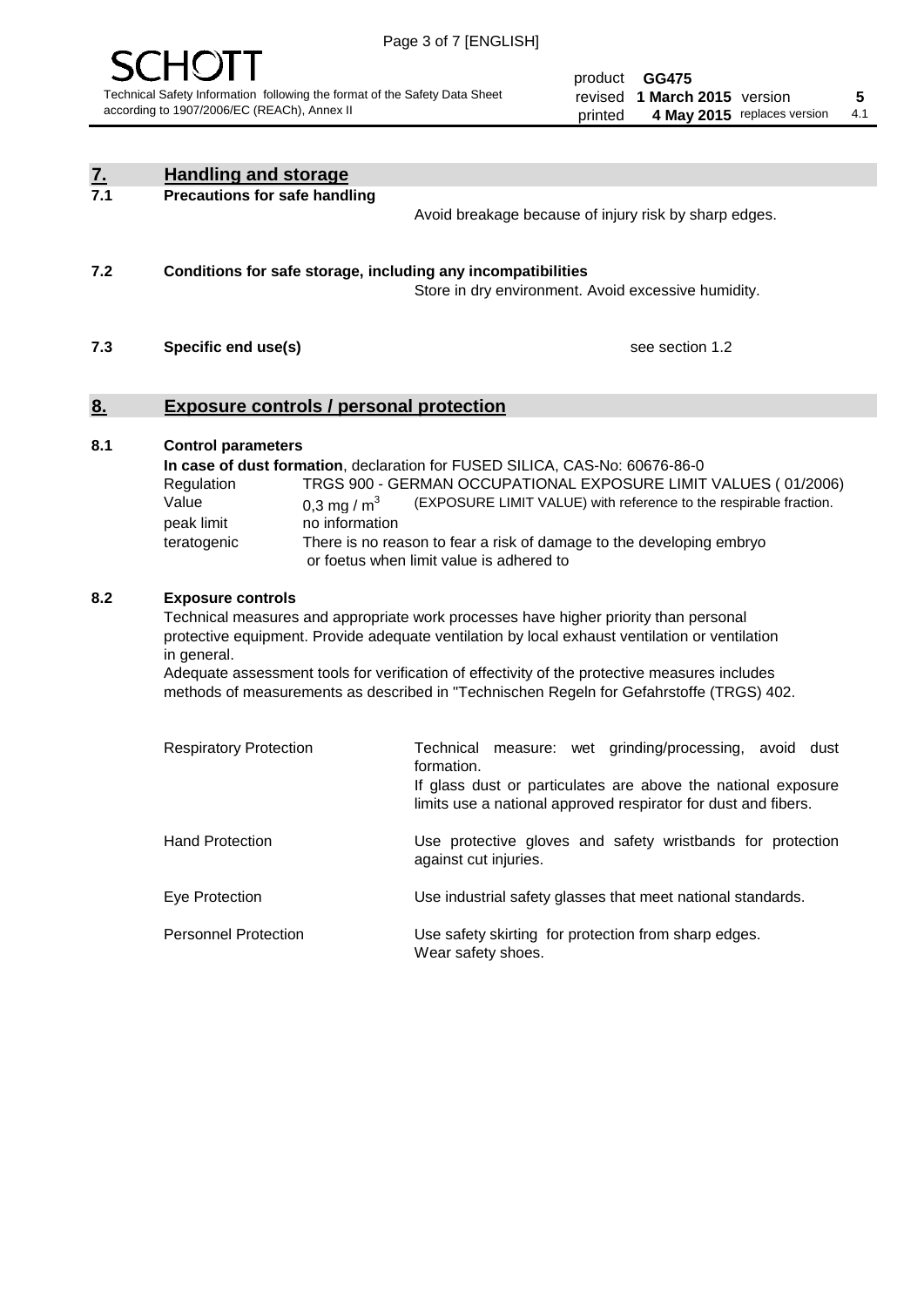#### **9. Physical and chemical properties**

#### **9.1 Information on basic physical and chemical properties**

|     | Appearance                            |                                                    |
|-----|---------------------------------------|----------------------------------------------------|
|     | <b>Physical state</b>                 | solid                                              |
|     | <b>Colour</b>                         | transparent or coloured                            |
|     | <b>Odour</b>                          | odourless                                          |
|     | pH-value                              | not applicable                                     |
|     | Boilling point/boilling range         | not applicable                                     |
|     | Melting point/melting range           | 531 $°C$                                           |
|     |                                       | Transformation temperature according to ISO 7884-8 |
|     | <b>Flashpoint</b>                     | not combustible                                    |
|     | <b>Combustibility</b>                 | not combustible                                    |
|     | Ignition temperature                  | none                                               |
|     | <b>Auto flammability</b>              | none                                               |
|     | Danger of explosion                   | none                                               |
|     | <b>Explosive limits upper / lower</b> | none                                               |
|     | <b>Oxidizing characteristics</b>      | none                                               |
|     | Vapour pressure                       | not applicable                                     |
|     | Density (20 °C)                       | $2,56$ g/ccm                                       |
|     | <b>Water solubility</b>               | not applicable                                     |
|     | <b>Fat solubility</b>                 | not applicable                                     |
|     | n-octanol-water partition coefficient | not applicable                                     |
|     | <b>Other information</b>              | none                                               |
| 9.2 | <b>Other information</b>              | none                                               |

#### **10. Stability and Reactivity**

#### **10.1 Reactivity**

Glass is a stable material. Glass is inert to many chemicals, but may react to hot, strong alkaline solutions and with hydrofluoric, fluorosilicic and phosphoric acids. When heated to temperatures above the melting point, metal oxide fumes may be emitted.

Glass is an amorphous, inorganic, usually transparent or translucent substance consisting of a mixture of silicates or sometimes borates or phosphates as glass formers. With additions of modifiers a melt is produced at high temperatures, that cools to a solid state without crystallization.

#### **10.2 Chemical stability**

Glass is stable at normal environmental conditions.

**10.3 Possibility of hazardous reactions** 

No hazardous reactions at intended use.

| 10.4 | <b>Conditions to avoid</b>              | see section 10.1 |
|------|-----------------------------------------|------------------|
| 10.5 | Incompatible materials                  | see section 10.1 |
| 10.6 | <b>Hazardous decomposition products</b> | see section 10.1 |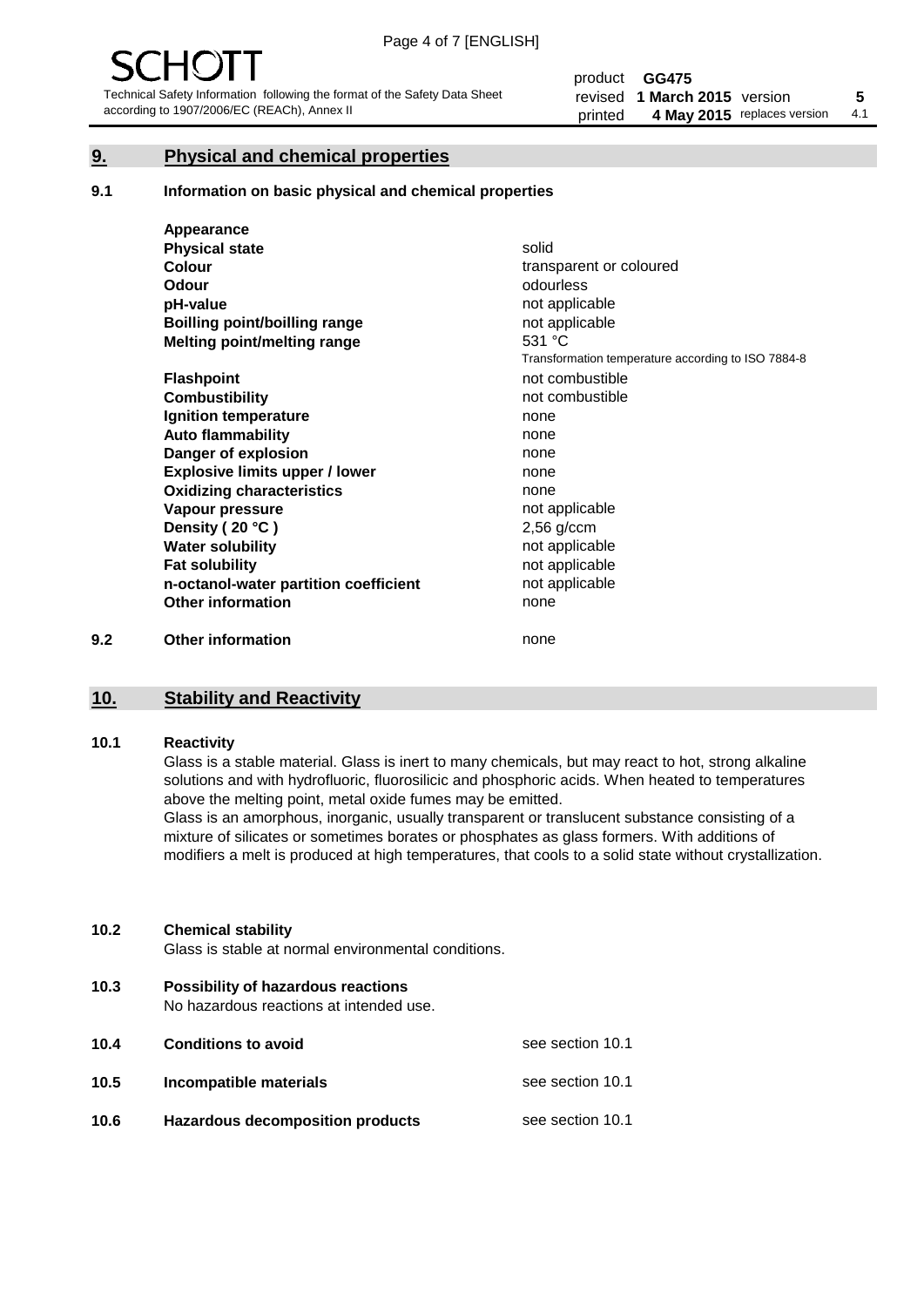

#### **11. Toxicological information**

**11.1 Information on toxicological effects** Toxicological data are not available.

#### **12. Ecological information**

- **12.1 Toxicity**
- **12.2 Persistence and degradability**
- **12.3 Bioaccumulative potential**
- **12.4 Mobility in soil**
- **12.5 Results of PBT and vPvB assessment**
- **12.6 Other adverse effects**

#### **13. Disposal considerations**

**13.1 Waste treatment methods**

| 14. | <b>Transport information</b> |
|-----|------------------------------|

- **14.1 <b>UN Number 14.1 UN** Number
- **14.2 CUN Proper Shipping Name no requirements no requirements 14.3 Transport hazard class(es) 14.3 no requirements 14.4 Packing group no requirements no requirements 14.5 Environmental hazards** no requirements
- **14.6 Special precautions for user**
- **14.7 Transport in bulk according to Annex II of MARPOL73/78 and the IBC Code**

no requirements

unknown unknown unknown unknown

unknown unknown

Disposal according to local regulations

see sections 6 to 8

#### **15. Regulatory information**

#### **15.1 Safety, health and environmental regulations/legislation specific for the substance or mixture**

**REACH** Under REACH glass is classified as a "Substance". According to Appendix V Number 11 of the REACh regulation glass is exempted from registration if specified conditions are met. SCHOTT AG, Advanced Optics has examined this conditions for its products. This glass is not subject to registration.

**RoHS** This glass does not contain - according to our knowledge - materials in concentrations, whose placing on the market is forbidden in accordance to the current requirements of the European Directive 2011/65/EU. This glass contains cadmium to achieve it's particular characteristics. It is compliant to the RoHS due to the exemptions specified in the annex of the RoHS.

**United Nations Globally Harmonized System (UN-GHS) related to safety information.**

This information considers also the requirements of the UN-GHS related to safety information.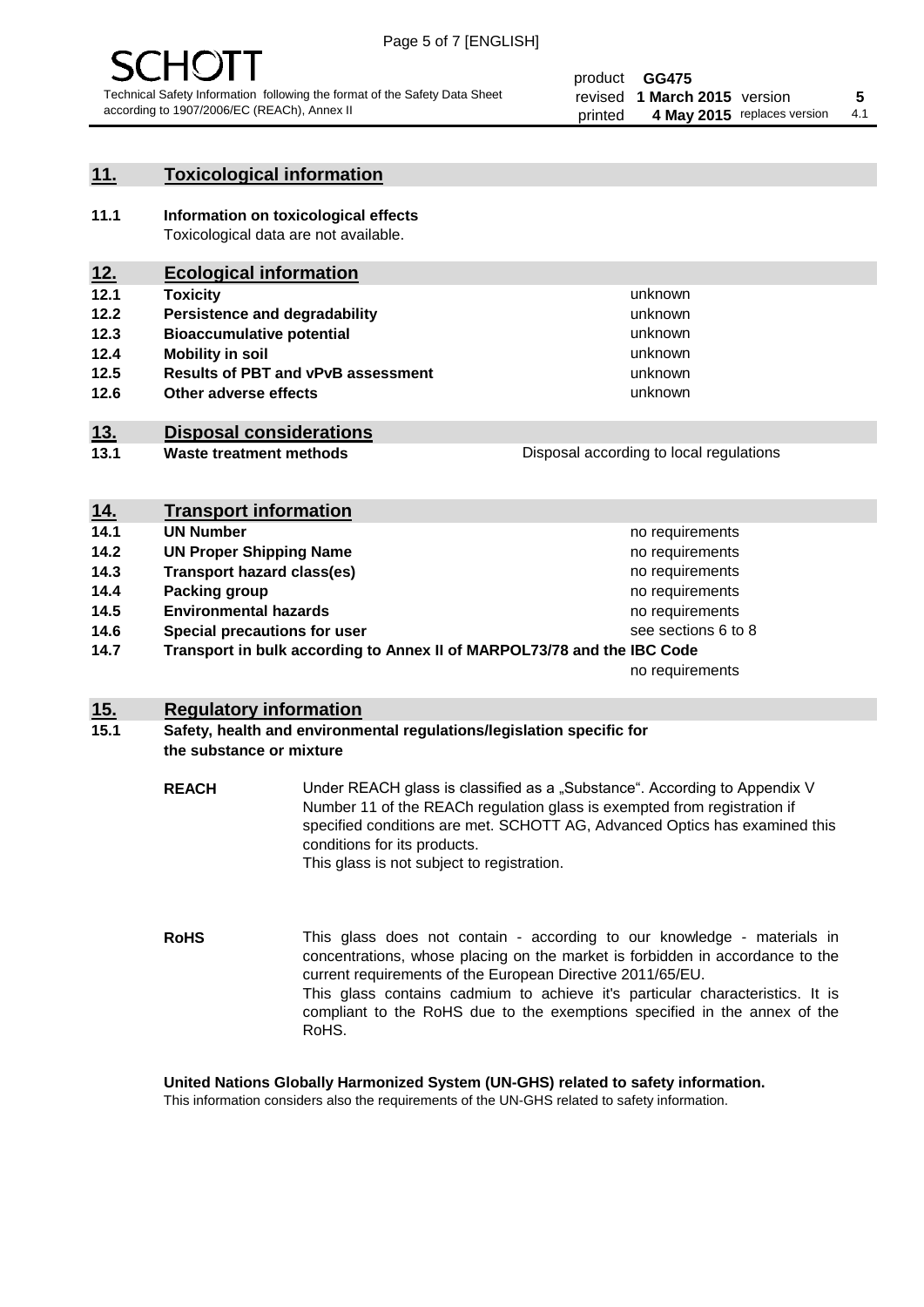# - JF

Technical Safety Information following the format of the Safety Data Sheet according to 1907/2006/EC (REACh), Annex II

#### product **GG475** revised **5 1 March 2015** version printed 4 May 2015 replaces version 4.1

#### **15.2 Chemical Safety Assessment**

A Chemical Safety Assessment has not been carried out.

#### **16. Other information**

#### **16.1 Composition of mixture according to raw materials, based on the oxides.**

| chemical        |               | proportion    | SVHC (REACH)   | Reg.  | <b>OSHA</b>                                             | <b>ACGIH</b>                                  | Carc. |
|-----------------|---------------|---------------|----------------|-------|---------------------------------------------------------|-----------------------------------------------|-------|
| name            | <b>CAS-No</b> | of weigth (%) | (Y/N)          | (Y/N) | <b>PEL</b>                                              | <b>TLV</b>                                    | (Y/N) |
| Boron Oxide     | 1303-86-2     | $1 - 10$      | Yes            | Yes   | $15 \text{ mg/m}^3$                                     | $10 \text{ ma/m}^3$                           | No    |
| Calcium Oxide   | 1305-78-8     | $1 - 10$      | No             | Yes   | $5 \text{ mg/m}^3$                                      | $2 \text{ mg/m}^3$                            | No    |
| Cadmium Oxide   | 1306-19-0     | < 1           | Yes            | Yes   |                                                         | $0.2 \text{ mg/m}^3$ 0.01 mg/m <sup>3</sup>   | Yes   |
| Potassium Oxide | 12136-45-7    | $1 - 10$      | No             | No    | N/A                                                     | N/A                                           | No    |
| Sodium Oxide    | 1313-59-3     | $10 - 20$     | No             | No.   | N/A                                                     | N/A                                           | No    |
| Sulfur          | 7704-34-9     | < 1           | No             | Yes   | N/A                                                     | N/A                                           | No    |
| Selenium        | 7782-49-2     | < 1           | No             | Yes   | $0.2 \,\mathrm{mq/m^3}$                                 |                                               | No    |
| Silica          | 14808-60-7    | $60 - 70$     | N <sub>0</sub> | Yes   |                                                         | 0.1 mg/m <sup>3</sup> 0.025 mg/m <sup>3</sup> | No    |
| Zinc Oxide      | 1314-13-2     | $1 - 10$      | No             | Yes   | 5 mg/m <sup>3</sup> (fume) 2 mg/m <sup>3</sup> (R dust) |                                               | No    |

**The classification and limiting values are valid for the raw materials, see section 3. Glass is not a substance of very high concern (SVHC).**

#### **Explanations to the data in the table**

| SVHC(REACH)        | The raw material is listed in the candidate list of the substances of very high<br>concern                                                                 |
|--------------------|------------------------------------------------------------------------------------------------------------------------------------------------------------|
| Reg.               | Regulated chemical substance per list OSHA Regulations (Standards - 29 CFR)<br>Subpart 1910.1000 Tables Z1 to Z3 Limits for Air Contaminants               |
| OSHA / PEL         | Permissible exposure limit – for chemical materials, issued by the OSHA                                                                                    |
| <b>ACGIH / TLV</b> | Threshold limit value - chemical substances classification by the ACGIH                                                                                    |
| <b>OSHA</b>        | Occupational Safety and Health Administration, an organization of the US.<br>Department of Labor (www.osha.gov).                                           |
| ACGIH              | American Conference of Governmental Industrial Hygienists (ACGIH), an<br>member-based organization that advances occupational and environmental<br>health. |
| Carc.              | Chemical substance classified as carcinogen                                                                                                                |